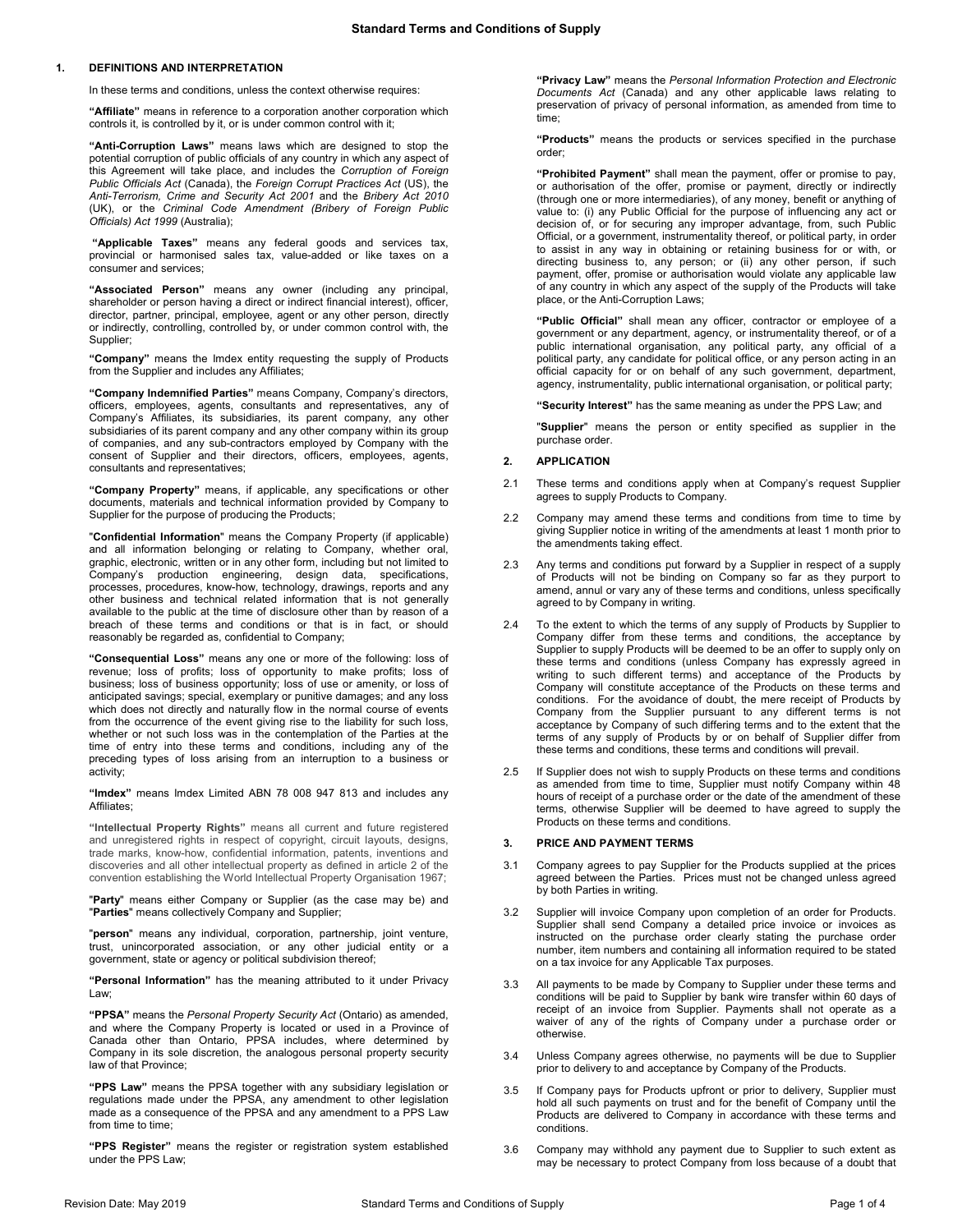the Products will fulfill the requirements of a purchase order or breach by Supplier of any of these terms and conditions, or due to a dispute in an invoice.

# **4. ORDERS FOR PRODUCTS**

- <span id="page-1-0"></span>4.1 Company may submit to Supplier a written purchase order that shall include the quantity and price of the Products and the delivery date and shipment address of the Products. Upon receipt of a purchase order, Supplier will send Company a written acknowledgment of the purchase order, including acknowledgment of quantity, price, delivery date and shipping address. A purchase order and Supplier's acknowledgement may be sent by email. A purchase order becomes binding on Supplier when accepted by Supplier's acknowledgment or upon any performance by Supplier pursuant to the purchase order.
- 4.2 Supplier shall perform any changes to a purchase order required by Company which may include additions to, or reductions in the quantity of Products. If Company is contemplating a change, notice shall be provided to Supplier, who shall promptly advise Company of its reasonable effect on the delivery date. Notices for the purpose of this clause may be sent by email.
- 4.3 No change shall be accepted by Company and Company shall not be liable to make any payment therefore to Supplier unless such change has been authorized by Company in writing.

### **5. COMPLETION AND DELIVERY**

- 5.1 Time is of the essence in regard to these terms and conditions, the delivery date and all of Supplier's obligations.
- 5.2 Supplier agrees to deliver the Products to Company pursuant to delivery schedules which may, from time to time, be provided by Company. Supplier shall be responsible to deliver any Products ordered by Company to support Company's production schedule as notified to Supplier from time to time. Supplier shall meet all delivery dates, specifications and quantities as set forth in any acknowledged purchase order pursuant to claus[e 4.1.](#page-1-0)
- 5.3 Supplier shall provide at its own expense such information concerning status and progress of the Products as Company shall deem necessary to ensure that the Products will be delivered by the delivery date. If Supplier expects any delays in the delivery of the Products, it shall immediately notify Company and provide Company with a written action plan to remedy such delay. The provision of such notice and action plan by Supplier to Company shall in no way relieve Supplier of any of its obligations under these terms and conditions and shall not operate as a waiver of any of the rights of Company under these terms and conditions.
- 5.4 Transportation with respect to Products supplied to Company shall be F.O.B shipping point. Except as expressly set forth herein, Supplier shall attempt to consolidate to truck load shipments to the extent possible except where otherwise directed by Company.
- <span id="page-1-1"></span>5.5 Supplier shall take all necessary precautions to ensure that all Products delivered to Company are packaged in a safe and sufficient manner so as to avoid damage or loss to the Products whilst in transit and until delivered. Packaging of the Products shall comply with all applicable statutory requirements and/or codes of practice. Supplier shall indemnify Company and Company Indemnified Parties in respect of any and all loss, expense, damage claim and liability incurred by Company Indemnified Parties arising in connection with any breach of Supplier's obligations under this claus[e 5.5](#page-1-1)**.**

#### **6. TITLE AND RISK**

- <span id="page-1-2"></span>6.1 Title in the Products shall pass to Company either: (a) When the Products or part thereof are first identifiable as being appropriated to the order or; (b) upon payment of the relevant invoice by Company or; (c) upon acceptance of the Products by Company at the specified delivery point, whichever occurs first.
- 6.2 Notwithstanding passage of title (in whole or in part) on the occurrence of clause [6.1](#page-1-2) (a) or (b), risk shall remain with Supplier until delivery or acceptance of the Products by Company in accordance with the provisions of the purchase order, whichever shall be the later.
- 6.3 All materials or equipment to be incorporated in the Products the title of which has passed to Company shall be clearly marked by Supplier as Company property and shall be stored separately from Supplier's property.

# **7. QUALITY AND DESCRIPTION**

- 7.1 The supply of Products by Supplier to Company shall: (a) conform strictly as to quantity, quality and description with the particulars stated in the relevant purchase order and with all applicable statutory requirements; (b) be of sound materials and workmanship; (c) be in strict compliance with the Company Property and any other samples, patents, drawings or specifications provided by Company (if applicable); (d) be fit for the purpose for which it is supplied under the relevant purchase order.
- 7.2 All work performed by Supplier under these terms and conditions shall be

## **8. DEFECTS AND WARRANTY**

- 8.1 Supplier expressly warrants to Company that Products manufactured by Supplier and supplied to Company shall be: (a) supplied with due care and skill using the standard of diligence that would reasonably be expected from a prudent, expert and experienced provider of Products which are similar to the Products; (b) of merchantable quality and fit for the purpose for which they are designed; and (c) free from defects in material and workmanship as of the date of delivery of such Products to Company and for a period of 12 months from this date ("Warranty Period").
- 8.2 Supplier shall be responsible for remedying at its expense any defect that may arise in the Products within the Warranty Period. Supplier shall guarantee for a further period of 12 months all remedial work carried out under this warranty. Where a defect arises within the Warranty Period but does not become apparent until that period has expired, Supplier's liability shall not cease merely because Company has been unable to give notice of the defect to Supplier within the Warranty Period. If any defects which Supplier is obliged to remedy under this clause, are not remedied within a reasonable time, or circumstances render it impracticable for Supplier to do the same, Company may do so itself or authorise others to do the same, and Supplier shall reimburse Company for all costs arising there from.
- 8.3 Supplier warrants that any and all information provided to Company in respect of Products supplied or to be supplied to Company is accurate, complete and sufficient.
- 8.4 These warranties and Company remedies under this clause are in addition to any other rights and remedies of Company pursuant to applicable law and equity.

### **9. INSPECTION AND TESTING**

- 9.1 Company and its representatives shall at all times be granted access to any premises of Supplier and be allowed to: (a) inspect and test the Products at any time prior to acceptance or delivery, whichever shall be the later; and (b) audit Supplier management systems, operations and production process used to manufacture the Products for the purposes of .<br>ensuring satisfactory product quality. Unless otherwise specified, all Products will be subject to final inspection and acceptance by Company.
- 9.2 Company and its representatives shall have full power to reject any Products it considers to be defective or inferior in quality of material or workmanship and/or not in accordance with Company's specifications or Company Property (if provided). Any work so rejected shall immediately be replaced or corrected as required by Company or its representatives, at Supplier's expense.

### **10. SUPPLIER COVENANTS**

- 10.1 Supplier covenants and agrees that it will:
	- (a) Comply with all applicable laws, regulations, customs requirements and other legal requirements from time to time in force and which are binding on it or Company, the business operations of it or Company or any of its property or the property of Company;
	- (b) Require its employees to use devices, guards, and proper safe operating procedures as are prudent in connection with the supply of the Products;
	- (c) Not remove or modify, nor permit the removal or modification of, any safety device, guard or warning sign;
	- (d) Not supply:
		- (i) any items that are on any prohibited product list provided by Company to Supplier from time to time;
		- (ii) any items with components exceeding the amounts on any restricted product list provided by Company to Supplier from time to time; nor
		- (iii) any items prohibited under applicable laws or regulations;
	- (e) and it will procure that its Associated Persons will:
		- not make, and has not made, in connection with any aspect of the supply of the Products or any other transaction involving the Supplier, any Prohibited Payment. Further, to the knowledge and belief of Supplier no other person has made or will make any Prohibited Payment in connection with any aspect of the supply of the Products or any other transaction involving Company;
		- (ii) comply with the Anti-Corruption Laws;
		- (iii) comply with any anti-corruption laws of any country where any aspect of the supply of the Products takes place. It is the intent of this clause that no Prohibited Payments will be made by Supplier which would have the purpose or effect of public or commercial bribery, pay-offs, corruption, kickbacks or other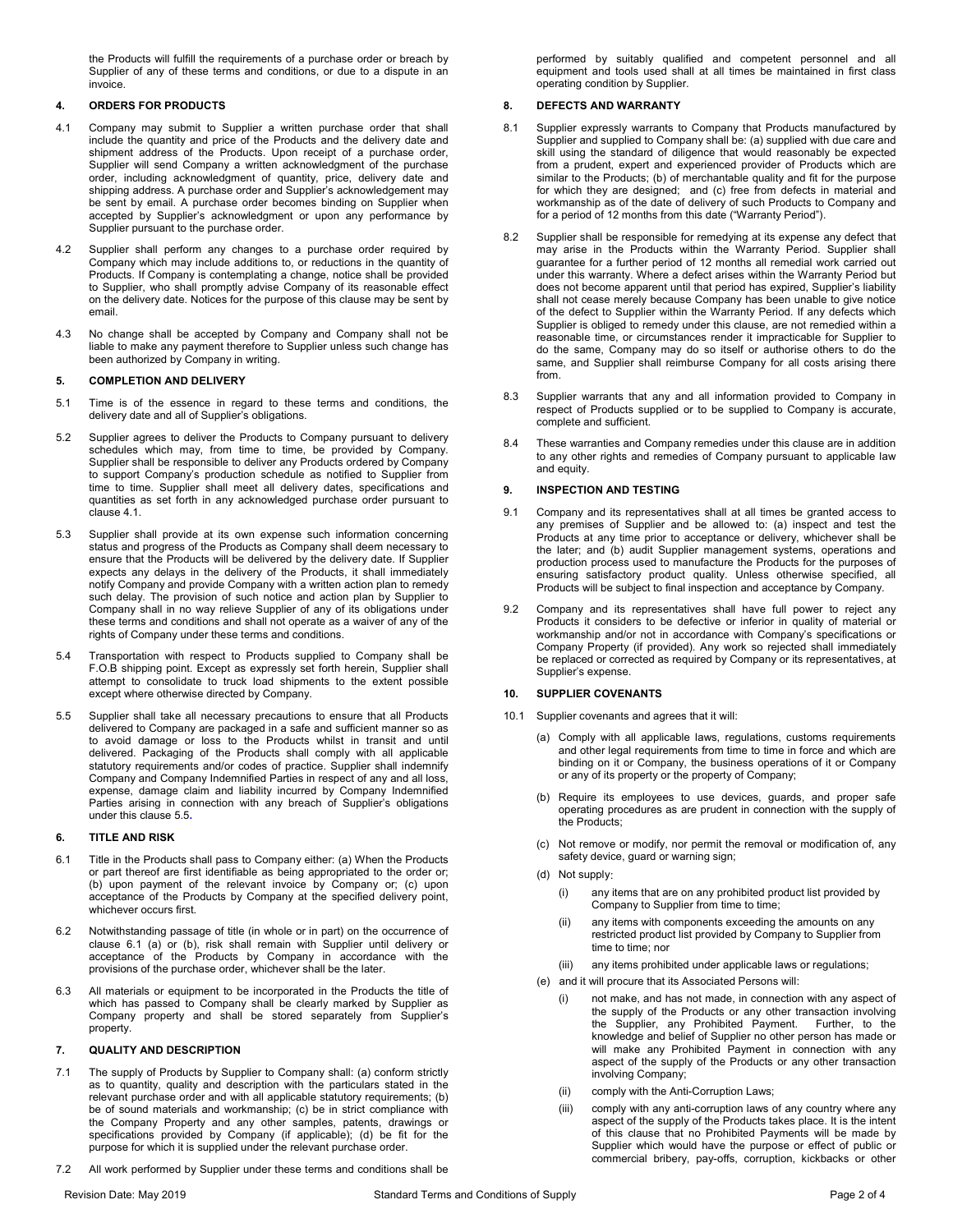unlawful or improper means of obtaining or retaining business for or with, or directing business to, the Supplier or its Affiliates;

(iv) Not become:

- A. a Public Official, in any country where any aspect of the supply of the Products will take place;
- B. a member of the family of such a Public Official; nor
- C. a nominee for any Public Official;

(v) Not:

- A. use forced labour, regardless of its form;
- B. employ any person below the age of 15 (or younger if provided for in any applicable law), unless it is part of a government approved job training, apprenticeship or other program that would be clearly beneficial to its participants; nor
- C. engage in physically abusive disciplinary practices; and
- (vi) Comply with any of Company's policies provided by Company to Supplier from time to time.

# **11. COMPANY PROPERTY**

- 11.1 If Company provides any Company Property to Supplier: (a) Supplier shall only use the Company Property for the purpose of producing and supplying the Products to Company; (b) Supplier agrees to use the Company Property only in accordance with these terms and conditions; (c) Supplier will not use the Company Property to produce Products for sale to any other party without Company's prior written consent; (d) Supplier will maintain the Company Property in its original operating condition except for ordinary wear and tear; and (e) Supplier agrees to immediately notify Company on any and all conditions that may require Company Property maintenance or repair.
- 11.2 Subject only to the rights of Supplier as a mere bailee of the Company Property with a right only to use the Company Property in accordance with, and under, these terms and conditions, the Supplier acknowledges and agrees that all Company Property shall be and remain the exclusive property of Company and no right, title or interest in the Company Property shall transfer to Supplier at any time notwithstanding: (i) delivery of the Company Property to the Supplier; (ii) possession and use of the Company Property by the Supplier; and (iii) any temporary attachment of the Company Property to any land or buildings to facilitate use of the Company Property.
- 11.3 The Supplier agrees to Company effecting a registration on the PPS Register (in any manner Company considers appropriate) in relation to any Security Interest over Company Property and the Supplier agrees to provide all assistance reasonably required to facilitate this (including executing any supplementary document and paying all costs in connection with effecting, maintaining, amending or discharging that registration). The Supplier waives the right to receive any verification statement (or notice of any verification statement) in respect of a registration made on the PPS Register.
- 11.4 Return of Company Property. Immediately on the written request of Company or on the expiration or termination of the supply of the Products, for any reason, Supplier shall return the Company Property to Company or make the Company Property available for collection by Company at its own cost.
- 11.5 Indemnity. Supplier shall indemnify Company and Company Indemnified Parties in respect of any and all loss, expense, damage, claim and liability incurred by Company Indemnified Parties arising in connection with the operation, handling, or transportation of any Company Products while the Company Products are in the possession or control of Supplier.

## **12. LIABILITY AND INDEMNITY**

- 12.1 Consequential loss or damage. Company shall not be liable to the Supplier or any of its Affiliates or representatives for any Consequential Loss.
- <span id="page-2-1"></span>12.2 Subject to clause [12.3](#page-2-0) the Supplier will indemnify (and keep indemnified) Company and Company's Indemnified Parties from and against all liabilities and costs suffered or incurred by Company arising directly or indirectly from any:
	- (a) breach by the Supplier or its personnel of these terms and conditions;
	- (b) negligent act or omission by the Supplier or its personnel arising out of or in any way related to the supply of the Products;
	- (c) breach by Supplier of any third party's Intellectual Property Rights in the supply of the Products;
	- (d) false, incorrect, inaccurate, incomplete or misleading information provided by Supplier to Company whether in respect of the Products or otherwise; and
	- (e) claim made against Company by any of the Supplier's personnel in respect of relevant legislation concerning income tax, workers'

compensation, annual leave, long service leave, superannuation or any applicable award, determination or agreement of a competent industrial tribunal.

<span id="page-2-0"></span>12.3 The Supplier will not be liable under clause [12.2](#page-2-1) to the extent that the liability was caused, or contributed to, by (as the case requires) the negligent acts or omissions or willful misconduct of Company or its Affiliates.

#### **13. INSURANCE**

13.1 Supplier shall ensure that it carries and maintains appropriate insurance, with insurers acceptable to Company, including but not limited to: (a) employer's liability insurance and workmen's compensation insurance as appropriate to comply fully with all applicable laws; (b) automobile public and passenger liability insurance having unlimited indemnity; and (c) general liability insurance having a limit of not less than CAD \$5 million equivalent combined single limit any one occurrence covering all operations of the insured including without prejudice to the foregoing generally the contractual liabilities assumed herein. Supplier shall ensure that all such insurances waive all rights of subrogation against Company. Supplier shall remit certificates evidencing said insurances, confirming names of insurers, policy numbers and expiration dates upon the request of Company.

# **14. CONFIDENTIALITY AND INTELLECTUAL PROPERTY**

- 14.1 Supplier may receive, possess or otherwise acquire Confidential Information of Company and Supplier acknowledges that the Confidential Information is the property of, confidential to and a trade secret of Company. Supplier must:
	- (a) keep the Confidential Information confidential and not directly or indirectly disclose, divulge or communicate that Confidential Information to, or otherwise place that Confidential Information at the disposal of any other person without the prior written approval of Company;
	- (b) take all steps to secure and keep secure all the Confidential Information coming into its possession or control;
	- (c) not use the Confidential Information for its personal benefit or for the benefit of any person or entity other than Company and only use the Confidential Information to the extent necessary to perform its obligations under these terms and conditions;
	- (d) not memorise, modify, reverse engineer or make copies, notes or records of the Confidential Information for any purpose other than in connection with the performance of its obligations under these terms and conditions; and
	- (e) only disclose Confidential Information to those of its employees strictly on a "need to know basis" for the purpose of performing its obligations under these terms and conditions; and
	- (f) take all steps to ensure that its employees comply at all times with the terms of this clause 14.1.
- 14.2 Immediately on the written request of Company for any reason, Supplier shall:
	- (a) cease the use of all Confidential Information;
	- (b) deliver to Company all documents and other materials in its possession or control containing, recording or constituting that Confidential Information, or make the Confidential Information available for collection by Company at its own cost or, at the option of Company, destroy, and undertake to Company that it has destroyed, those documents and materials; and
	- (c) for Confidential Information stored electronically, permanently delete that Confidential Information from all electronic media on which it is stored, so that it cannot be restored.
- 14.3 Company shall be the sole owner of, and be entitled to the full and unrestricted right, including the right to apply for patent or other protection in its own name, to exploit any invention, technical information or knowhow, any intellectual property arising from or developed in the course of the supply of the Products. For the avoidance of doubt, the Parties acknowledge and agree that any invention, improvement, design or other work in which Intellectual Property Rights may subsist (**Works**) that is developed or originated by Supplier based in whole or in part on the Confidential Information will be owned exclusively by Company and that all rights, title and interest in the Works shall vest solely in Company. All moral rights in and to such Works are hereby irrevocably waived by Supplier.
- 14.4 Company retains exclusive title and ownership of all intellectual property rights in relation to the Company Property. These terms and conditions do not grant any Intellectual Property Rights in the Company Property and do not grant any express or implied licence to the Intellectual Property Rights in the Company Property.

#### **15. TAXES AND OTHER CHARGES**